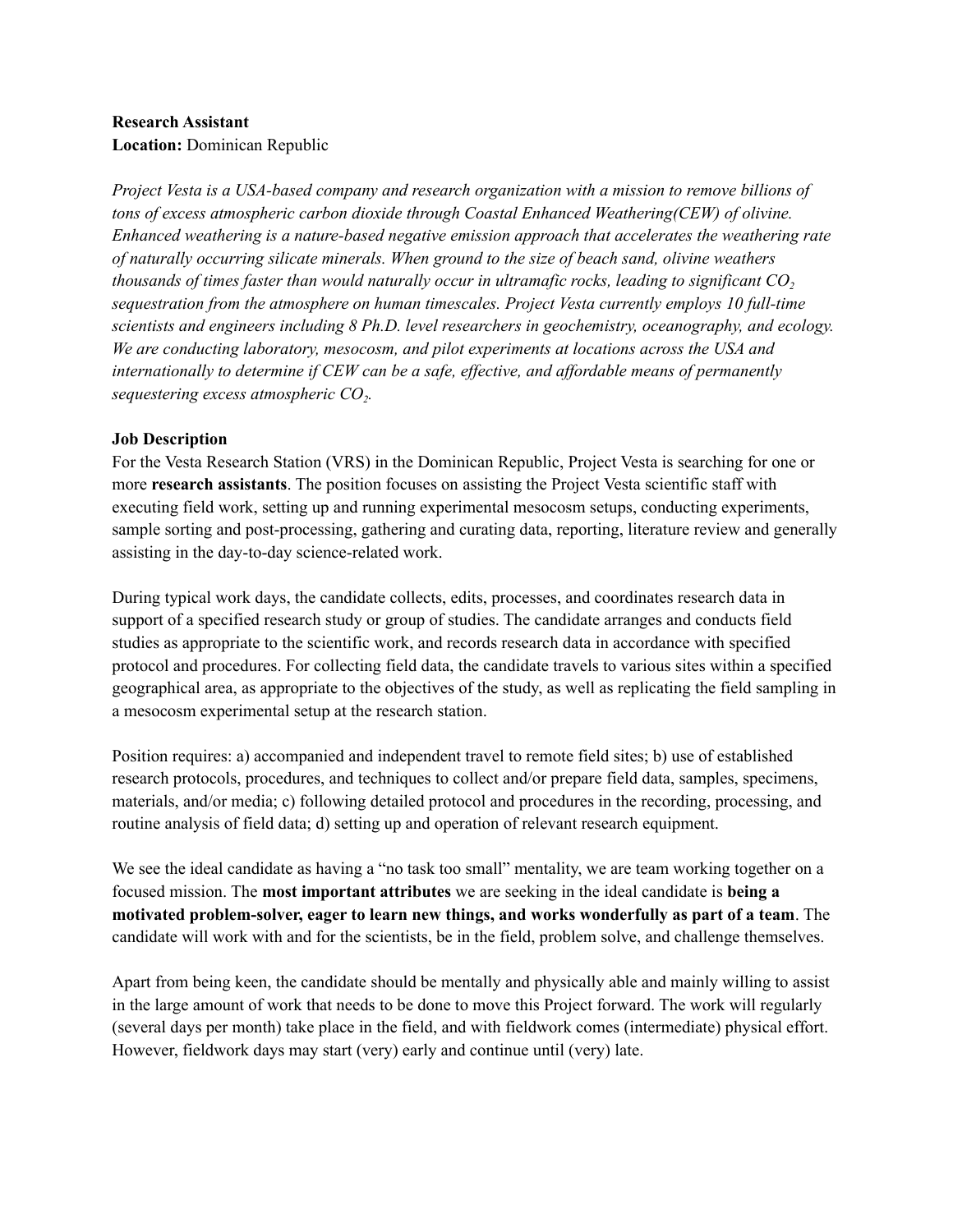## **The responsibilities of this position include:**

- Travels to field sites to collect and record data and/or samples as appropriate to the specific objectives of the study.
- As appropriate to the specified study, codes and verifies data in accordance with specified research protocol and coding procedures, and enters data into a computer database and/or spreadsheet application for subsequent analysis.
- Develops or assists in the development of sampling schedules; sets up and maintains experimental setups.
- Identifies and compiles lists of potential research subjects in accordance with study objectives and parameters, as appropriate to the individual position.
- Conducts and records field and/or mesocosm sampling, and/or laboratory analyses, in accordance with predetermined interview protocol, data collection procedures, and documentation standards.
- Reviews and edits data to ensure completeness and accuracy of information; follows up with scientific staff to resolve problems or clarify data collected.
- May set up, calibrate, and maintain laboratory and/or field research equipment, as specified by the requirements of the study.
- May lead or guide the work of student employees.
- Performs miscellaneous job-related duties as assigned.

*The ideal candidate can easily fulfill the responsibilities of this position described above and has the following qualities and experience:*

# **Personal**

- A deep sense of dedication to combating the climate crisis.
- Ability and passion to learn quickly and solve challenges independently and creatively.
- A commitment to harmonious and productive collaboration.
- Professionalism under all circumstances.
- Meticulous attention to detail in planning and procedure.
- Enthusiasm for the Project Vesta mission and ethos.
- Dedication to fair and equitable treatment of all individuals on the team.
- Excitement and enthusiasm to assist in meeting the challenges of running a first-of-a-kind field pilot experiment, including developing relevant protocols and methods as required.

## **Minimum Qualifications**

- BSc or MSc in a relevant field
- Fluency in English
- Independent thinking and working style
- Hands-on, problem-solving attitude
- Team player, or willingness (to learn) to become one
- Strong swimming proficiency
- Basic snorkeling proficiency
- Proficiency in MS Office, Google docs, and databases for data entry and reporting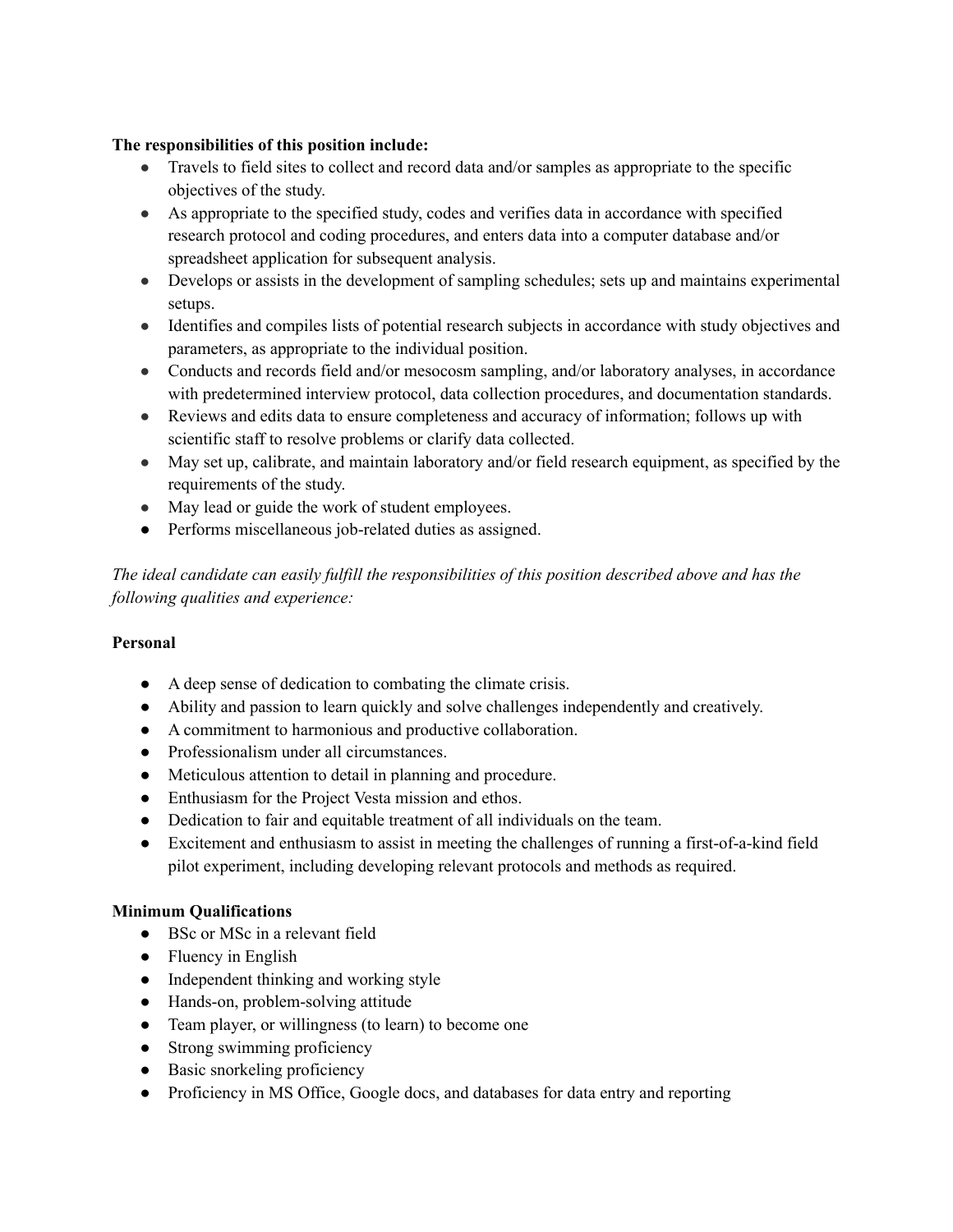- Skill in the use of computer spreadsheet and/or database applications in the compilation of research data
- Skills in one or more programming languages (R, Python, MatLab)
- Ability to maintain safety and quality control standards.
- Willing and able to work in tropical marine environments without problems (warm, humid, very sunny, salt water, sand, organic (animal/algae) material handling)
- Curious to learn about marine environmental research, ecology, geochemistry and/or climate change mitigation
- Proven / Strong interest in the biological and/or earth sciences, conservation and/or climate change
- Valid Driver's license
- Willing to live in the Dominican Republic full time

## **Desirable Qualifications**

- Experience with the marine carbonate system
- Experience with marine pore water and/or sediment analysis
- Experience performing high-precision measurements of carbonate geochemistry
- Experience operating in-situ marine sensors
- Experience working in NGO, government, or industry settings.
- Fluency Spanish; a working proficiency of Spanish would be an enormous advantage
- Field work, laboratory and/or data collection skills
- Ability to understand and apply specified field and/or laboratory research procedures and protocols
- Ability to evaluate, verify, and edit research data
- Knowledge of planning and scheduling techniques.
- Internationally recognised diving certification, advanced or rescue level preferred (e.g. CMAS, PADI, NAUI, SSI, or equivalent)
- Valid driver's license
- Small boat ( $\leq 5$  m / 15 ft) handling proficiency

## **Employment Terms**

• Competitive salary and benefits

**For more information or to apply, please email [jobs@vesta.earth](http://jobs@vesta.earth). Applications should consist of a single document or PDF file containing a (1) cover letter and (2) academic CV and/or professional resume, and (3) names and contact information of three references.**

*Equal Opportunity Employer: We celebrate diversity and demand equal opportunity employment. We are committed to building a team that represents a variety of backgrounds, perspectives, and skills- because*